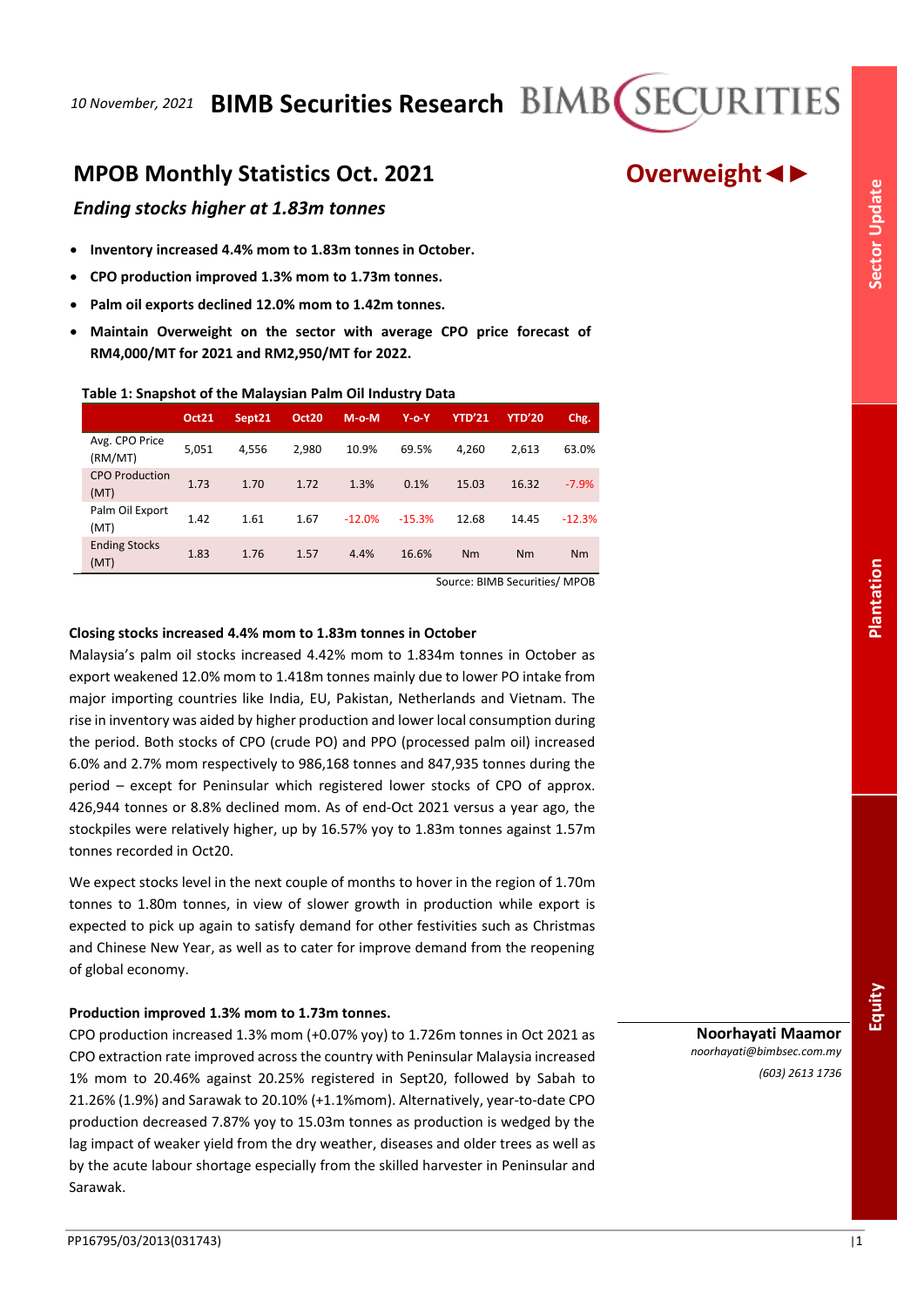## **Maintain average CPO price forecast of RM4,000/MT for 2021 and RM2,950/MT for 2022**

Crude palm oil (CPO) price for the month of October stayed bullish as sentiment remained strong on solid fundamental lifted by robust demand prospect, as well as anticipated weaker-thanexpected output and stocks of PO from Malaysia. CPO futures price accelerated to a fresh record of above RM5,000/MT boosted by robust crude oil prices and concerns over tight supply of global vegetable oil as well as strong demand estimated from India and China. This was also compounded by firmer soybean oil price in CBOT as well as Palm Olein in Dalian Commodity Exchange. As such, the average CPO price at Bursa Derivatives Market closed relatively higher at RM4,885.05/MT (+12.3% mom) with CPO price for local delivery skyrocketing to an average of RM5,051/MT against RM4,556/MT recorded in the previous month. As for Jan-Oct 2021 period, the MPOB average CPO price of RM4,260/MT was higher by RM1,647/MT or 63.0% against RM2,613/MT recorded in the same period last year.

We are of the view that a higher near-term CPO price is possible, supported by tight palm oil supply scenario in Malaysia, given acute labor shortage caused by closure of Malaysia's borders and improved demand prospect from the reopening of global economies as well as favorable SBO prices performance on higher demand for soybeans and its derivatives for food, feed-meal and biofuel feedstocks – meaning CPO price could retain its upward trajectory, possibly up until Feb/Mar 2022. In light of these developments, we foresee that price (local delivery) for Nov/Dec 2021 would trade within a range of RM5,400/MT and RM4,500/MT as opposed to RM2,841/MT and RM3,620.50/MT during the same period last year.

**We believe the possible negative factors for CPO price are** 1) slower-than-expected economic growth and consumption of edible oils, 2) lower-than-expected demand due to changes in government policies of importing countries, 3) higher-than-expected supply and stockpiles of Soybean and SBO, 4) narrowing of the price differential between CPO and SBO, 5) weakening of crude oil prices, and 6) resurgence of new variant of Covid-19 virus with another round of movement restriction worldwide.

## **Maintain "Overweight"**

Maintain Overweight on the sector as most stocks under our coverage are currently carrying attractive valuation. Our base case scenario is for CPO prices to continue their upward trajectory in the short-to-medium-term due to tight supplies of global edible oils and surging demand from reopening of economies – and then moderating in the later part of 1Q22. In view of this, we expect plantation companies' earnings growth to remain firmly on the upside as CPO price is anticipated to stay elevated above RM3,500/MT. We have BUY call on HAPL (RM2.17), SOP (RM4.75), TSH (TP: RM1.23), IOI (RM4.80), KLK (RM24.40), GENP (TP: RM9.00) and SIME Darby Plants (TP: RM5.00), whilst HOLD recommendation on Sarawak Plant (RM2.64) and FGV (TP: RM1.30); and non-rated for TH Plant.

## **Table 2: Plantation Key Annual Statistics**

|                                       |          |          |          |          |          |      |        | % Change |              |       |
|---------------------------------------|----------|----------|----------|----------|----------|------|--------|----------|--------------|-------|
|                                       | 2017     | 2018     | 2019     | 2020     | 2021F    | 2017 | 2018   | 2019     | <b>2020E</b> | 2021F |
| Average CPO Price (RM/MT)             | 2.798.00 | 2.235.00 | 2.079.00 | 2.685.50 | 4.000.00 | 5.5  | (20.1) | (7.0)    | 29.2         | 48.9  |
| CPO Production (Million Tonnes)       | 19.92    | 19.52    | 19.86    | 19.14    | 18.18    | 15.0 | (2.0)  | 1.8      | (3.6)        | (5.0) |
| Palm Oil Export (Million Tones)       | 16.56    | 16.49    | 18.47    | 17.37    | 17.17    | 3.2  | (0.4)  | 12.0     | (6.0)        | (1.1) |
| <b>Ending Stocks (Million Tonnes)</b> | 2.73     | 3.22     | 2.01     | 1.26     | 1.85     | 63.9 | 17.8   | (37.5)   | (37.1)       | 46.3  |

*Source: BIMB Securities/ MPOB*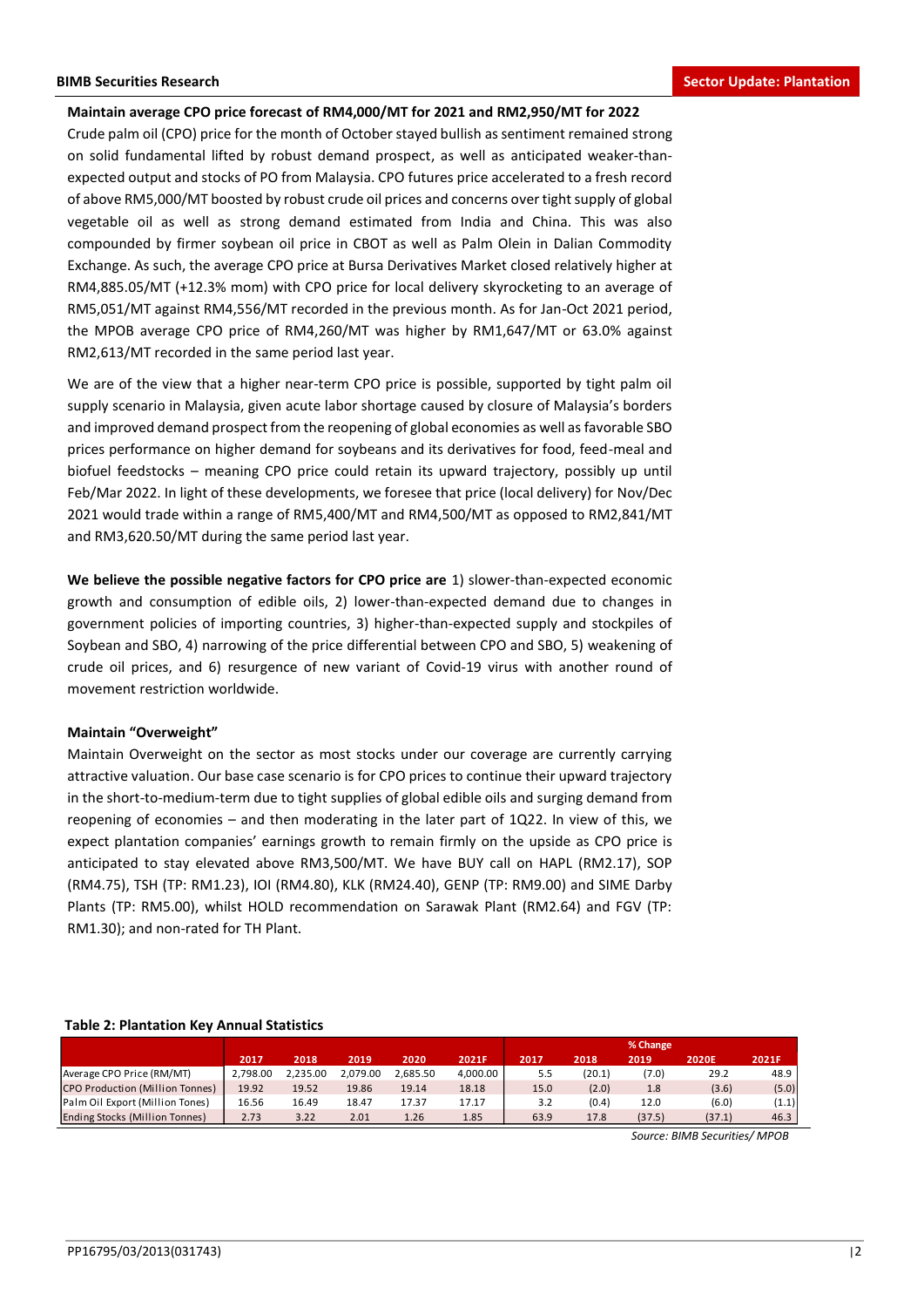## **Table 3: YTD Major Export Destinations (Major Customers)**

|            | <b>YTD'20</b> | <b>YTD'21</b> | Change (YoY)  |           |  |  |
|------------|---------------|---------------|---------------|-----------|--|--|
|            | ('000 tonnes) | ('000 tonnes) | ('000 tonnes) | (%)       |  |  |
| Total      | 14,448.41     | 12,677.56     | $-1770.85$    | $-12.26%$ |  |  |
| China      | 2,282.01      | 1,523.81      | $-758.20$     | $-33.23%$ |  |  |
| India      | 1,974.55      | 2,801.86      | 827.31        | 41.90%    |  |  |
| EU         | 1,618.13      | 1,319.43      | $-298.70$     | $-18.46%$ |  |  |
| Pakistan   | 889.08        | 536.14        | $-352.94$     | $-39.70%$ |  |  |
| <b>USA</b> | 491.73        | 230.35        | $-261.38$     | $-53.16%$ |  |  |
|            |               |               |               |           |  |  |

*Source : BIMB Securities/ MPOB*

## **Table 4: Export by Selected Destination (yoy and mom performance)**

|                    | October'20    | September'21  | October'21    |          | <b>Changes</b> |
|--------------------|---------------|---------------|---------------|----------|----------------|
|                    | ('000 tonnes) | ('000 tonnes) | ('000 tonnes) | $Y$ -o-Y | $M$ -o- $M$    |
| Total              | 1,674.38      | 1,611.80      | 1,417.87      | $-15.3%$ | $-12.0%$       |
| China              | 189.97        | 234.36        | 243.98        | 28.4%    | 4.1%           |
| EU                 | 119.92        | 135.86        | 106.08        | $-11.5%$ | $-21.9%$       |
| India              | 423.72        | 373.37        | 310.61        | $-26.7%$ | $-16.8%$       |
| Iran               | 64.63         | -             | 0.79          | $-98.8%$ | NA.            |
| Japan              | 44.86         | 36.11         | 34.82         | $-22.4%$ | $-3.6%$        |
| Kenya              | 55.20         | 50.21         | 81.36         | 47.4%    | 62.0%          |
| <b>Netherlands</b> | 78.95         | 76.16         | 57.92         | $-26.6%$ | $-24.0%$       |
| Pakistan           | 78.65         | 65.05         | 61.33         | $-22.0%$ | $-5.7%$        |
| Philippines        | 73.15         | 69.87         | 36.72         | $-49.8%$ | $-47.4%$       |
| Singapore          | 12.75         | 20.82         | 21.77         | 70.7%    | 4.6%           |
| South Korea        | 25.15         | 33.82         | 19.30         | $-23.3%$ | $-42.9%$       |
| South Africa       | 6.19          | 22.14         | 12.69         | 104.9%   | $-42.7%$       |
| Saudi Arabia       | 28.61         | 40.73         | 27.75         | $-3.0%$  | $-31.9%$       |
| Turkey             | 48.40         | 57.03         | 81.78         | 69.0%    | 43.4%          |
| <b>USA</b>         | 57.77         | 30.30         | 12.76         | $-77.9%$ | $-57.9%$       |
| Vietnam            | 34.29         | 36.99         | 17.53         | $-48.9%$ | $-52.6%$       |

*Source: BIMB Securities/MPOB*

## **Table 5: Stock under coverage – peer comparison**

| <b>Companies</b>      | <b>Price</b> | <b>Market</b><br>Cap |            | Net Profit (RM m) |                 |            | PER(x)     |                 | FY1 Div. | <b>ROE</b> | Target<br><b>Price</b> | Rating     |
|-----------------------|--------------|----------------------|------------|-------------------|-----------------|------------|------------|-----------------|----------|------------|------------------------|------------|
|                       | (RM)         | (RM <sub>m</sub> )   | <b>FYO</b> | FY1               | FY <sub>2</sub> | <b>FYO</b> | <b>FY1</b> | FY <sub>2</sub> | Yield    |            | (RM)                   |            |
| <b>SDPL</b>           | 3.96         | 27,386.2             | 1346.7     | 1899.3            | 1661.4          | 20.3       | 14.4       | 16.5            | 3.0%     | 9.9        | 5.00                   | <b>Buy</b> |
| IOI Corp              | 3.78         | 23,518.5             | 1394.3     | 1033.7            | 1018.8          | 16.9       | 22.8       | 23.1            | 2.8%     | 13.5       | 4.80                   | Buy        |
| <b>KLK</b>            | 20.52        | 22,118.2             | 772.6      | 1334.9            | 1206.4          | 28.6       | 16.6       | 18.3            | 2.4%     | 7.3        | 24.40                  | Buy        |
| <b>FGV</b>            | 1.45         | 5,289.8              | 146.2      | 361.3             | 293.1           | 36.2       | 14.6       | 18.0            | 2.1%     | 3.5        | 1.30                   | Hold       |
| <b>TH Plantations</b> | 0.67         | 587.8                | 14.0       | 44.4              | 40.6            | 42.0       | 13.2       | 14.5            | 0.0%     | 2.4        | <b>NA</b>              | Non-Rated  |
| <b>Genting Plant</b>  | 7.03         | 6,307.3              | 254.4      | 374.9             | 351.4           | 24.8       | 16.8       | 17.9            | 3.0%     | 5.2        | 9.00                   | Buy        |
| Hap Seng              | 2.05         | 1,639.4              | 90.3       | 140.5             | 98.9            | 18.2       | 11.7       | 16.6            | 3.4%     | 5.4        | 2.17                   | <b>Buy</b> |
| <b>TSH Resources</b>  | 1.11         | 1,532.0              | 79.5       | 120.5             | 108.5           | 19.3       | 12.7       | 14.1            | 1.4%     | 5.5        | 1.23                   | Buy        |
| SOP                   | 3.63         | 2,075.2              | 204.1      | 299.7             | 238.3           | 10.2       | 6.9        | 8.7             | 1.7%     | 8.6        | 4.75                   | Buy        |
| Sarawak Plant         | 2.43         | 678.1                | 61.0       | 79.8              | 67.5            | 11.1       | 8.5        | 10.0            | 4.1%     | 10.4       | 2.64                   | Hold       |

*Source: BIMB Securities/ Bloomberg*